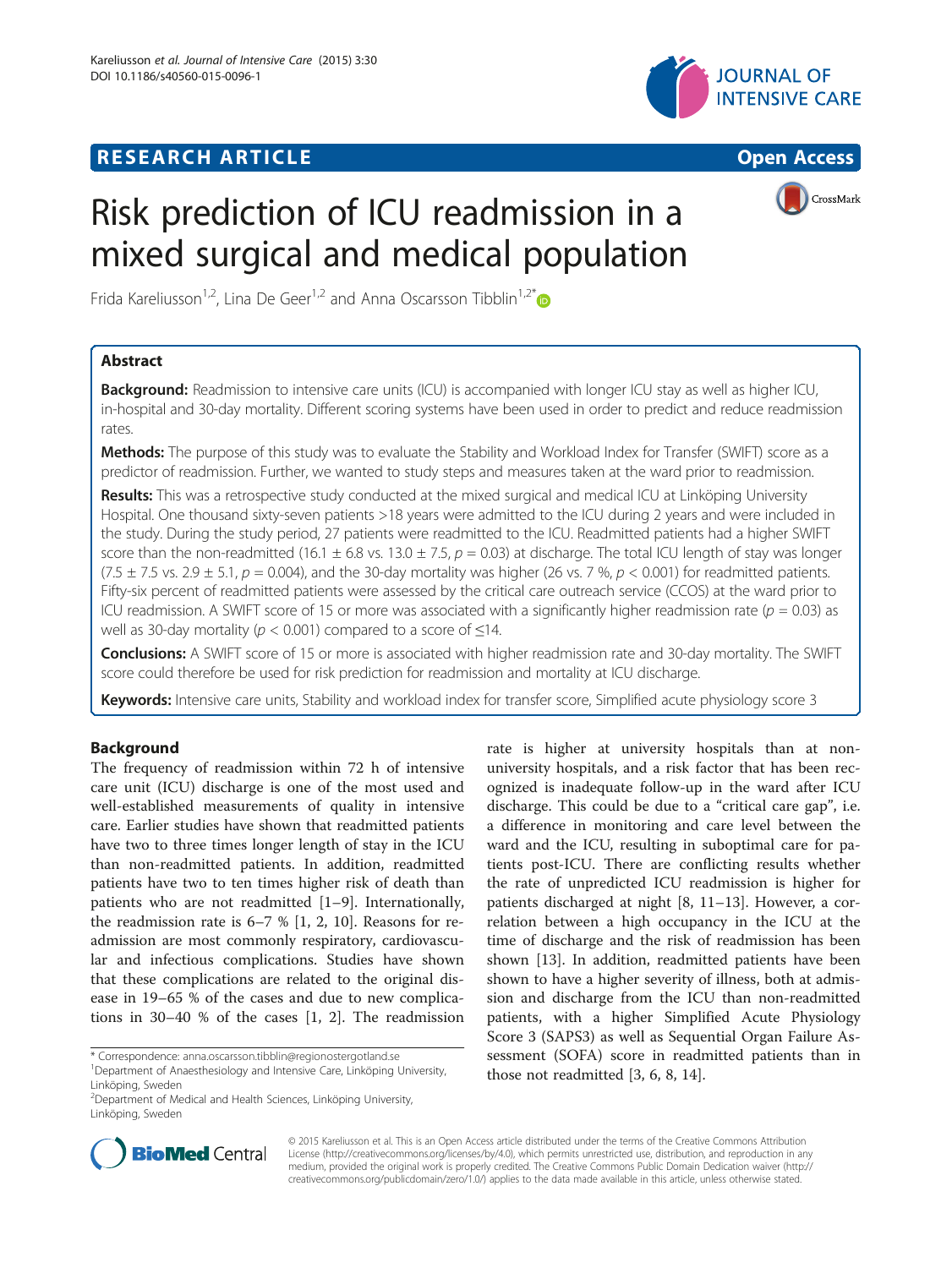Previous studies have shown that patients admitted to the ICU have shown signs of treatable organ failure in the ward prior to ICU admission [[15, 16\]](#page-7-0). In order to detect signs of deteriorating organ functions at an early stage, scoring systems have been developed for monitoring patients in the ward. One scoring system in clinical use is the Modified Early Warning Score (MEWS), where patients are scored based on their respiratory, circulatory and neurological state, renal function and body temperature [[17](#page-7-0)–[19](#page-8-0)]. Earlier data indicate that MEWS at ICU admission could predict ICU length of stay as well as ICU and 30-day mortality. However, MEWS score at ICU discharge was low and could not predict ICU readmission [\[20\]](#page-8-0).

The Stability and Workload Index for Transfer (SWIFT) score is a scoring system specifically developed in order to predict readmission to the ICU. SWIFT consists of five different parameters: way of ICU admission, length of ICU stay, respiratory (two parameters) status and neurological status. SWIFT has been found to be able to predict unexpected readmission in both medical and surgical ICUs but has been studied less in a mixed ICU setting.

The aim of this study was therefore to evaluate the prognostic value of the SWIFT score in predicting ICU readmission and mortality in a mixed medical-surgical ICU population. An additional aim was to investigate the effectiveness of a modified SWIFT (M-SWIFT) score including renal function on predicting risk of ICU readmission. Our hypothesis was that the SWIFT score and M-SWIFT could be valuable tools in predicting readmission to the ICU.

## Methods

Ethical approval for this study was provided by the Regional Ethics Committee in the South East of Sweden, Linköping, Sweden on the 12th of December 2012 (number 2012/412-31). Informed consent from patients was waived on the basis that this was not an intervention study.

A retrospective cohort study was conducted at the mixed surgical-medical ICU at the University Hospital, Linköping, Sweden. The hospital is a tertiary teaching hospital with a total of 600 beds and 41,000 admissions yearly. The ICU is an eight-bed ward with 600 admissions yearly. The ICU manages critically ill surgical and medical patients, except for patients undergoing cardiothoracic surgery. The ICU also provides a 24 h, 7 days a week, critical care outreach service (CCOS). The CCOS consists of an anaesthetist or intensive care physician and an intensive care specialist nurse. The criteria for calling the CCOS are MEWS score >4, and MEWS has been used as a monitoring tool in the hospital since 2008. All patients >18 years admitted to the ICU between 1 January 2011 and 31 December 2012 were included in this study.

All data regarding the critical care admission for all patients are registered in digital medical records, in paper ICU charts, later scanned as attachments to the digital records, and in the Swedish Intensive Care Registry (SIR). Information about age, gender, time of admittance and discharge, length of ICU stay, source of admission, admitting ward, accepting ward after discharge, SAPS3 on admittance, SOFA score at discharge, comorbidities, diagnoses and treatment strategy as well as ICU occupancy was collected from SIR.

The SWIFT score consists of five variables: original source of admission, length of ICU stay, last measured partial pressure of oxygen in arterial blood  $(PaO<sub>2</sub>)/frac$ tion of inspired oxygen  $(FiO<sub>2</sub>)$  (mmHg) ratio, last measured PaCO<sub>2</sub> (mmHg) and Glasgow Coma Scale (GCS) at discharge, all seen in Table 1. The SWIFT score was calculated for all patients discharged to a ward. The  $PaO<sub>2</sub>/FiO<sub>2</sub>$  ratio and PaCO<sub>2</sub> were extracted from the last arterial blood gas taken before ICU discharge. The GCS at discharge was collected from the paper ICU chart. In cases where GCS was missing in the charts, it was calculated from discharge entries in the medical records. The MEWS score at discharge was also calculated based on information in ICU charts and medical records. For some patients, the MEWS score at discharge was already reported in the ICU chart, and in these cases, this value

|  |  |  |  |  | Table 1 The stability for workload and transfer score |  |  |  |
|--|--|--|--|--|-------------------------------------------------------|--|--|--|
|--|--|--|--|--|-------------------------------------------------------|--|--|--|

| Variable                                                               | SWIFT point |  |  |  |
|------------------------------------------------------------------------|-------------|--|--|--|
| Original source of this ICU admission                                  |             |  |  |  |
| Emergency department                                                   | 0           |  |  |  |
| Transfer from a ward or outside hospital<br>(any type of nursing unit) | 8           |  |  |  |
| Total ICU length of stay (duration in days)                            |             |  |  |  |
| $\langle$                                                              | 0           |  |  |  |
| $2 - 10$                                                               | 1           |  |  |  |
| >10                                                                    | 14          |  |  |  |
| Last measured $PaO2/FiO2$ ratio (during this ICU admission)            |             |  |  |  |
| >400                                                                   | 0           |  |  |  |
| $<$ 400 and $>$ 150                                                    | 5           |  |  |  |
| $<$ 150 and $>$ 100                                                    | 10          |  |  |  |
| < 100                                                                  | 13          |  |  |  |
| Glasgow Coma Scale at time of ICU discharge                            |             |  |  |  |
| >14                                                                    | 0           |  |  |  |
| $11 - 14$                                                              | 6           |  |  |  |
| $8 - 10$                                                               | 14          |  |  |  |
| <8                                                                     | 24          |  |  |  |
| Last arterial blood gas PaCO2                                          |             |  |  |  |
| <45 mmHg                                                               | 0           |  |  |  |
| >45 mmHq                                                               | 5           |  |  |  |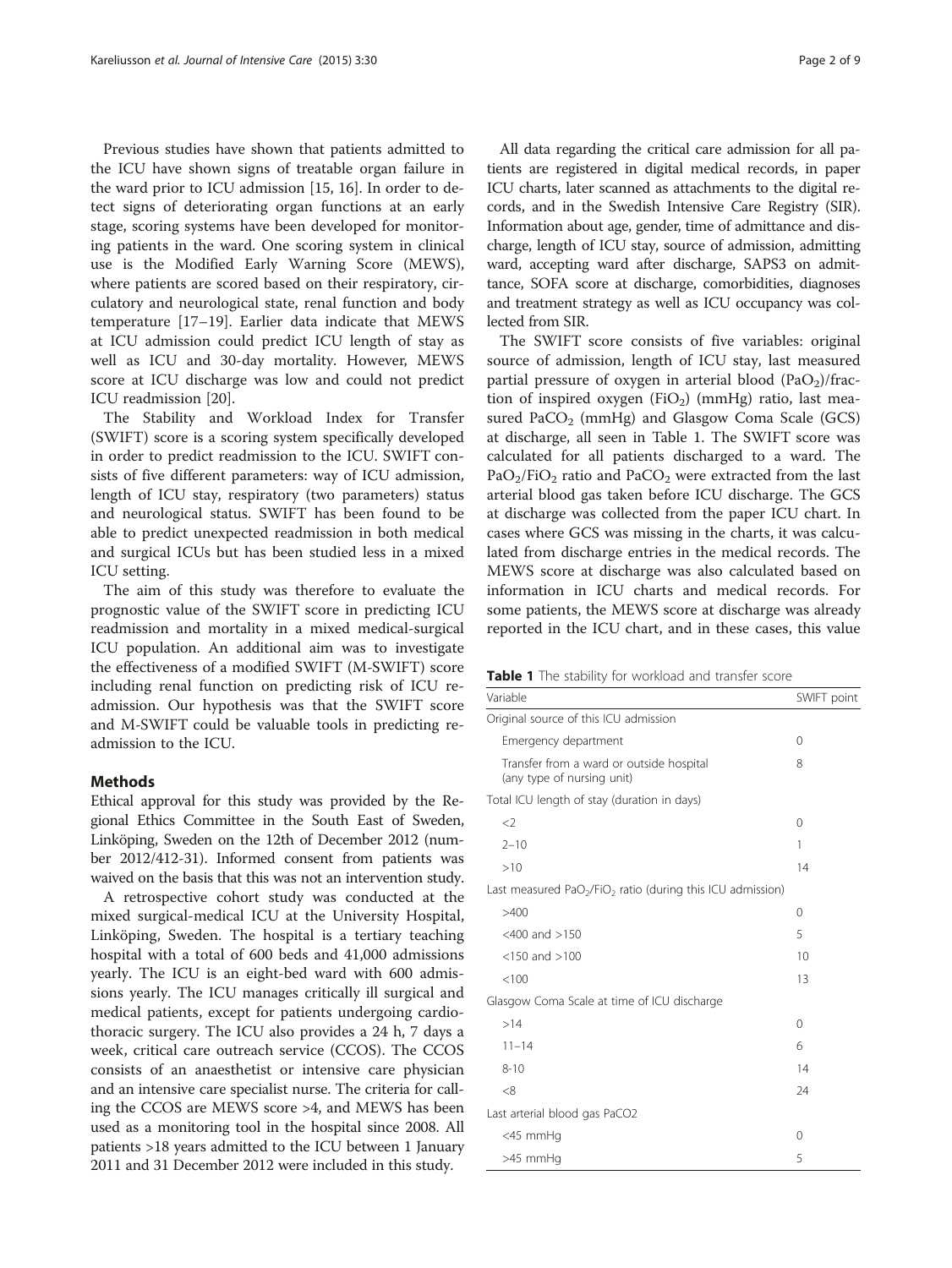was used. A M-SWIFT score was calculated for all patients discharged to a ward. M-SWIFT was calculated using the SWIFT score, with an additional assessment of renal function. Patients with a urine output <500 mL/ day and/or a creatinine level >170 μmol/L (equalling a SOFA renal score >2) received five additional points. Readmission was defined as an unexpected readmission to the ICU within 72 h after ICU discharge. For these patients, medical records were thoroughly studied, regarding the time after discharge until readmission. The alteration in MEWS score at the ward, if the CCOS had been called upon, interventions at the ward, treatment strategies and reason for readmission were documented.

#### Statistical analysis

The comparison of data such as age, length of ICU stay, SAPS3, SOFA score, SWIFT and M-SWIFT scores as well as numerical variables included in the SWIFT and SOFA scores was made with unpaired Student's t test. Pearson's chi-squared test was used to compare categorical data such as gender, original source of admission, ward at admission, mortality, treatment strategy and the presence of comorbidity. The MEWS score was compared with a two-sample Mann-Whitney  $U$  test. A  $p$ value <0.05 was considered significant. Data analysis was performed in STATA version 12.1 (StataCorp. LP, College Station, Texas, USA) and SPSS version 20 (IBM corp, Armonk, New York, USA).

#### Results

#### Study population

During the study period, 1244 patients were admitted to the ICU. One hundred seventy-four patients (14 %) were aged <18 years. Three patients were defined as postoperative patients and were therefore excluded from the study. Of the total adult population, 140 patients (13 %) were discharged to another ICU. Ninety-seven patients (9 %) died during the ICU stay. Thirty-four patients (3 %) were discharged to another hospital, and 10 patients (1 %) were discharged to their home. A total of 786 patients (74 %) were discharged to a ward in the hospital and 53 of these (7 %) had treatment strategies, i.e. at discharge, treating physicians had decided not to readmit the patient to the ICU in case of deterioration. The number of patients at risk of readmission was therefore 733.

## ICU admission

Out of 1067 adult patients admitted to the ICU, 332 patients (31 %) were admitted from a ward, 281 patients (26 %) from the emergency department, 244 patients (23 %) from the operating theatre, 101 patients (9 %) from another ICU, 98 patients (9 %) from a ward at another hospital and 11 patients (1 %) were obstetric patients (Table 2). Five hundred sixty-three patients (53 %) were

| Table 2 Demographic characteristics of studied patients |  |
|---------------------------------------------------------|--|
|---------------------------------------------------------|--|

| Variables                           | $n = 1067$ | 95 % CI       |
|-------------------------------------|------------|---------------|
| Age, year, mean (SD)                | 57 (19)    | $56 - 58$     |
| Gender, n (%)                       |            |               |
| Male                                | 613 (57)   |               |
| Female                              | 454 (43)   |               |
| Original source of admission, n (%) |            |               |
| Emergency department                | 281 (26)   |               |
| Other ICU                           | 101(9)     |               |
| Other hospital                      | 98 (9)     |               |
| Operating theatre                   | 244 (23)   |               |
| Ward                                | 332 (31)   |               |
| Delivery ward                       | 11(1)      |               |
| Ward at admission, n (%)            |            |               |
| Medical wards                       | 458 (43)   |               |
| Surgical wards                      | 563 (53)   |               |
| Oncologic wards                     | 46(4)      |               |
| Severity of illness                 |            |               |
| SOFA score, mean (SD)               | 4.0        | $3.8 - 4.2$   |
| SAPS3, mean (SD)                    | 55.1       | $54.1 - 56.1$ |
| SWIFT score, mean (SD)              | 14.0       | 13.4-14.6     |
| MEWS, mean (SD)                     | 1.9        | $1.8 - 2.0$   |
| Treatment strategy, n (%)           | 114(11)    |               |
| Outcomes                            |            |               |
| ICU mortality, $n$ (%)              | 97(9)      |               |
| 30-day mortality, n (%)             | 226 (21)   |               |
| Length of ICU stay, day, mean (SD)  | 3.7        | $3.3 - 4.0$   |
| ICU Readmission, n (%)              | 27(2.5)    |               |

CI confidence interval

surgical, 458 patients (43 %) were medical, and 46 patients (4 %) were oncological patients. The mean length of stay at the ICU were 3.7 days (95 % CI 3.3–4.0) (Table 2).

### ICU readmission

Twenty-seven patients (2.5 %) were readmitted to the ICU within 72 h after discharge (Fig. [1](#page-3-0)). When excluding all patients discharged to another ICU, to another hospital, to their home and those with treatment strategies, the readmission rate was 3.8 %. Readmitted patients were significantly older than patients who were not readmitted (65  $\pm$  12 vs. 54  $\pm$  19,  $p = 0.005$ ) (Table [3\)](#page-4-0). In addition, readmitted patients had a higher SOFA score  $(4.4 \pm 2.8 \text{ vs. } 3.0 \pm 2.2, p = 0.01)$  and a higher MEWS at discharge (2.3  $\pm$  1.3 vs. 1.8  $\pm$  1.2,  $p = 0.03$ ) than nonreadmitted patients (Table [4](#page-5-0)). Readmitted patients tended to more often be women, more often been admitted from a hospital ward and more often to be surgical patients than non-readmitted, however, not statistically significant (Table [3](#page-4-0)). Readmitted patients were more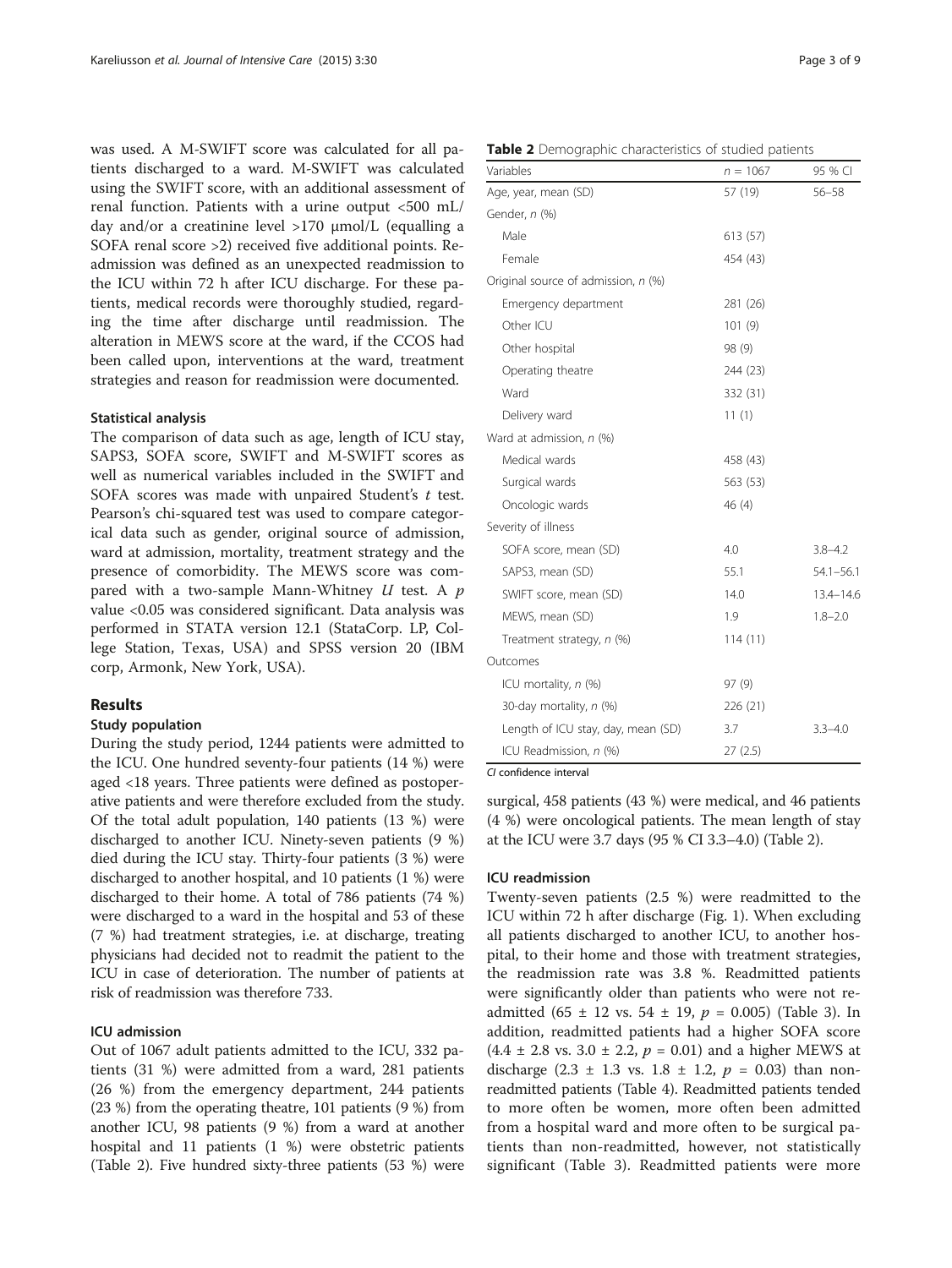<span id="page-3-0"></span>

often immunocompromised, 1 patient (4 %) compared to 13 patients (2 %) ( $p = 0.05$ ). Kidney failure was also more common among readmitted patients (6 (23 %) vs. 54 (8 %),  $p = 0.05$ ) (Table [3](#page-4-0)). At discharge, readmitted patients had a significantly higher SWIFT score (16.1  $\pm$ 6.8 vs. 13.0  $\pm$  7.5,  $p = 0.03$ ) than non-readmitted. When comparing different parameters of the SWIFT score, readmitted patients had a significantly lower  $PaO<sub>2</sub>/FiO<sub>2</sub>$ ratio ( $p = 0.03$ ) than non-readmitted patients. PCO<sub>2</sub> did not differ between the readmitted and nonreadmitted patients when comparing means. However, readmitted patients were significantly more likely to have a  $PCO<sub>2</sub>$  > 45 mmHg than non-readmitted patients  $(p = 0.04)$ . Readmitted patients also had a significantly higher M-SWIFT score than non-readmitted patients  $(17.6 \pm 7.3 \text{ vs. } 13.5 \pm 7.7, p = 0.007)$  (Table [4\)](#page-5-0). The median (interquartile range (IQR)) ICU occupancy during the study period was 78 % (66–90 %). When patients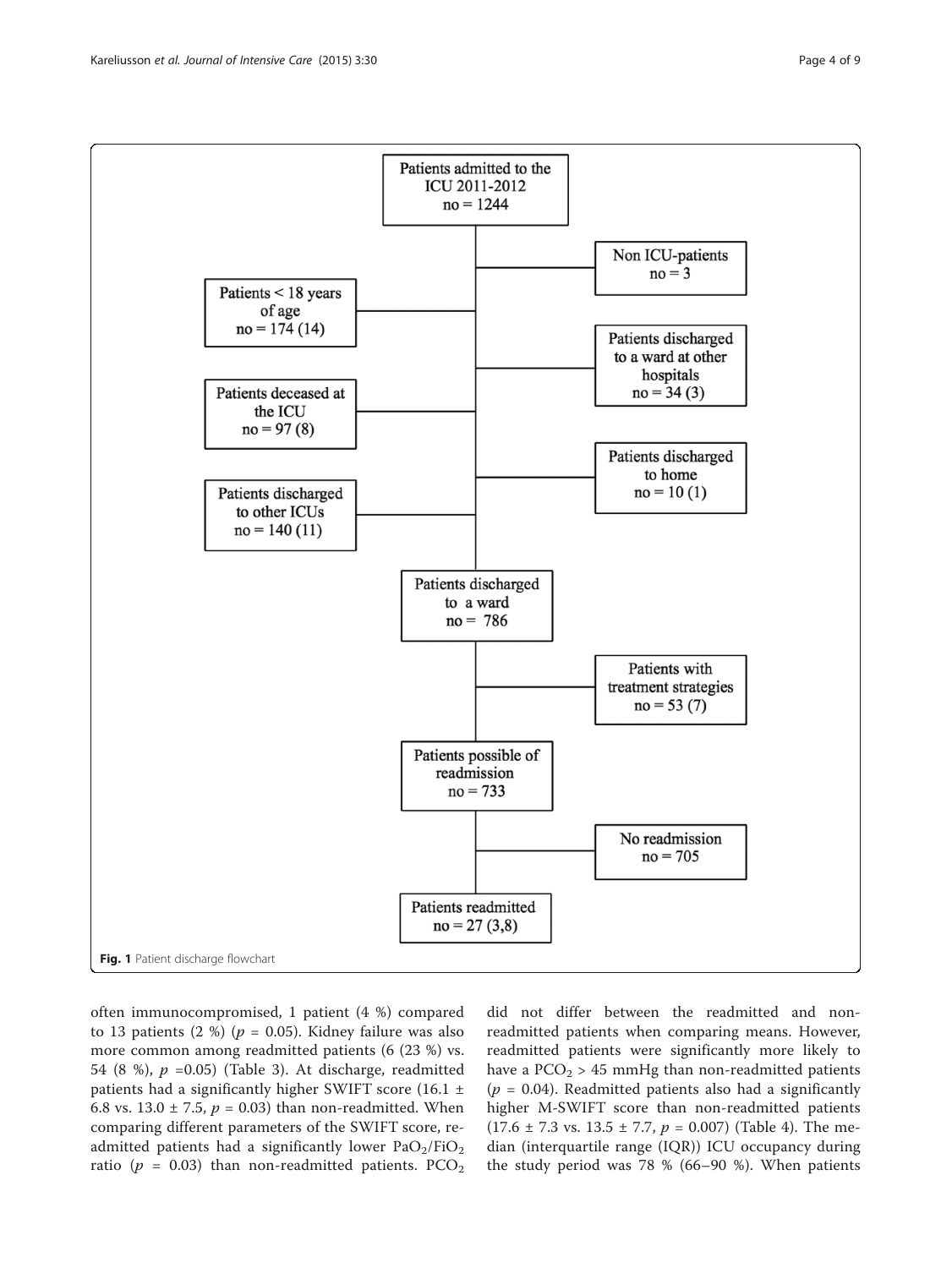| Variables                                        | Readmission ( $n = 27$ ) |           | No. of readmission ( $n = 705$ ) |           | $p$ value |
|--------------------------------------------------|--------------------------|-----------|----------------------------------|-----------|-----------|
|                                                  |                          | 95 % CI   |                                  | 95 % CI   |           |
| Age, years, mean                                 | 64.7                     | $60 - 70$ | 54.2                             | $53 - 56$ | 0.005     |
| Gender, n (%)                                    |                          |           |                                  |           | 0.38      |
| Male                                             | 400 (57)                 |           | 13 (48)                          |           |           |
| Female                                           | 305 (43)                 |           | 14(52)                           |           |           |
| Original source of admission, n (%)              |                          |           |                                  |           | 0.42      |
| Emergency department                             | 4(15)                    |           | 210 (29)                         |           |           |
| Other ICU                                        | 1(4)                     |           | 36(5)                            |           |           |
| Other hospital                                   | 2(7)                     |           | 42 (6)                           |           |           |
| Operating theatre                                | 6(22)                    |           | 192 (25)                         |           |           |
| Ward                                             | 14(52)                   |           | 216 (31)                         |           |           |
| Delivery ward                                    | 0(0)                     |           | 9(1)                             |           |           |
| Ward at admission, n (%)                         |                          |           |                                  |           | 0.26      |
| Medical wards                                    | 7(26)                    |           | 288 (41)                         |           |           |
| Surgical wards                                   | 19 (70)                  |           | 404 (57)                         |           |           |
| Oncologic wards                                  | 1(4)                     |           | 13(2)                            |           |           |
| Comorbidity, n (%)                               |                          |           |                                  |           |           |
| Immunodeficiency                                 | 1(4)                     |           | 13(2)                            |           | 0.05      |
| Chronic obstructive pulmonary disease            | 1(4)                     |           | 46(6)                            |           | 0.59      |
| Kidney failure                                   | 6(23)                    |           | 54 (8)                           |           | 0.005     |
| Chronic                                          | 2(7)                     |           | 10(1)                            |           |           |
| Liver failure                                    | 0(0)                     |           | 6(1)                             |           | 0.64      |
| Heart failure                                    | 0(0)                     |           | 22(3)                            |           | 0.36      |
| Malignancy                                       | 4(15)                    |           | 84 (12)                          |           | 0.59      |
| Sepsis                                           | 3(12)                    |           | 75 (11)                          |           | 0.88      |
| Outcome                                          |                          |           |                                  |           |           |
| Total length of ICU stay, days, mean (SD)        | 7.5(7.5)                 |           | 2.9(5.1)                         |           | 0.004     |
| Length of ICU stay, primary admission, mean (SD) | 3.0(5.2)                 |           | 2.8(4.1)                         |           | 0.88      |
| ICU mortality, n (%)                             | 6(22)                    |           | na                               |           |           |
| 30-day mortality, n (%)                          | 7(26)                    |           | 50 (7)                           |           | < 0.001   |
| Treatment strategy, n (%)                        | 6(22)                    |           | na                               |           |           |

<span id="page-4-0"></span>Table 3 Characteristics of readmitted and non-readmitted patients

CI confidence interval

who were later readmitted were discharged, the median (IQR) ICU occupancy was 88 % (75–100 %,  $p = 0.002$ ).

#### Readmitted patient's data on ward

At discharge, three (11 %) of the 27 readmitted patients had a MEWS score of at least four, which is the criterion for calling CCOS at our hospital. For these three patients, CCOS were called two to three times after ICU discharge. Fifteen readmitted patients (56 %) had a MEWS score >4 at the ward and therefore reached the criteria for a CCOS consultation. Nine (60 %) of these 15 patients were assessed by the CCOS. Of the 12 patients that had MEWS <4, 6 patients (50 %) had a CCOS consultation. Eight of the readmitted patients (30 %) showed confusion and/or anxiety at the ward. At the ward, 16 patients (59 %) had respiratory interventions such as suction of the airways, CPAP or inhalations. Thirteen patients (48 %) had circulatory interventions such as extra fluids and/or diuretics. Two patients (7 %) had infectious interventions with a change in antibiotic treatment. Ten of the 27 patients (37 %) were readmitted due to circulatory complications, 15 patients (56 %) to respiratory complications and 2 patients (7 %) to neurological complications (Fig. [2](#page-5-0)). Of the 10 patients readmitted for circulatory reasons, 5 (50 %) had a circulatory intervention at the ward and 3 (30 %) had a respiratory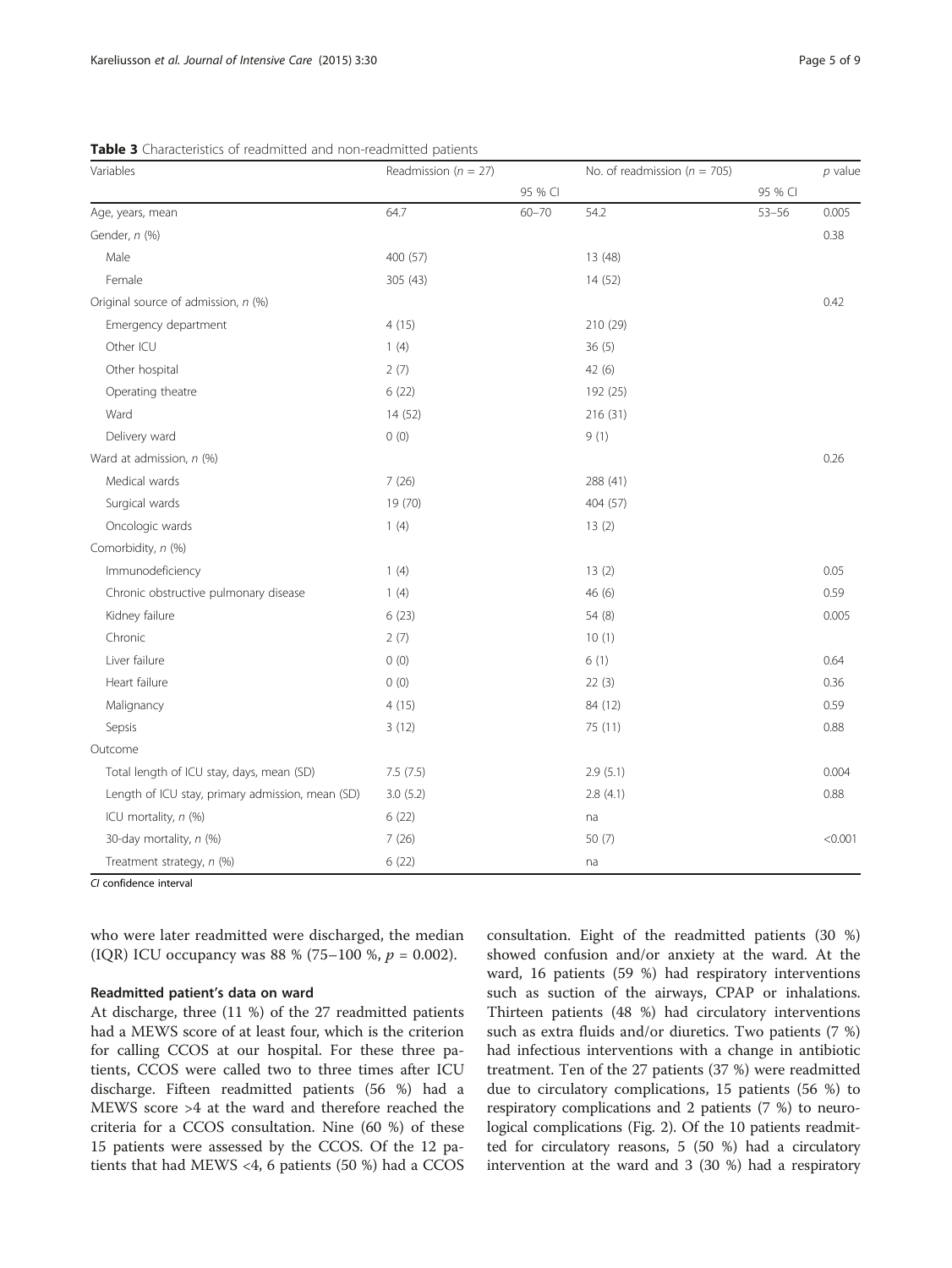| Variables                                          | Readmission ( $n = 27$ ) |               | No. of readmission ( $n = 705$ ) |               | $p$ value |
|----------------------------------------------------|--------------------------|---------------|----------------------------------|---------------|-----------|
|                                                    |                          | 95 % CI       |                                  | 95 %CI        |           |
| SAPS3, mean (SD)                                   | 56.0 (11.6)              | 51.4-60.6     | 50.5 (14.4)                      | $49.5 - 51.6$ | 0.50      |
| MEWS, mean (SD)                                    | 2.3(1.3)                 |               | 1.8(1.2)                         |               | 0.03      |
| SWIFT score, mean (SD)                             | 16.1(6.8)                | 13.4-18.9     | 13.0(7.5)                        | $12.4 - 13.6$ | 0.03      |
| Length of ICU stay, dy, mean (SD)                  | 3.0(5.2)                 | $1.2 - 4.5$   | 2.8(4.1)                         | $2.6 - 3.4$   | 0.88      |
| Source of admission $n$ (%)                        |                          |               |                                  |               | 0.09      |
| Emergency                                          | 4(15)                    |               | 210 (30)                         |               |           |
| Other source                                       | 23 (85)                  |               | 495 (70)                         |               |           |
| PaO <sub>2</sub> /FiO <sub>2</sub> mmHg, mean (SD) | 287 (109)                | 244-330       | 338 (119)                        | 329-348       | 0.03      |
| GCS at discharge                                   | 14.7(0.5)                | $14.5 - 14.9$ | 14.7(1.2)                        | $14.6 - 14.8$ | 0.91      |
| PCO <sub>2</sub> mmHg, mean (SD)                   | 41.0(8.0)                | 37.8-44.2     | 39.7 (8.2)                       | $39.1 - 40.3$ | 0.42      |
| $PCO2$ mmHq, n $(\%)$                              |                          |               |                                  |               | 0.04      |
| $<$ 45                                             | 18 (67)                  |               | 526 (83)                         |               |           |
| >45                                                | 9(33)                    |               | 111(17)                          |               |           |
| Modified SWIFT score, mean (SD)                    | 13.5(7.7)                |               | 17.6(7.4)                        |               | 0.007     |
| SOFA score, mean (SD)                              | 4.4(2.8)                 | $3.3 - 5.6$   | 3.0(2.2)                         | $2.8 - 3.2$   | 0.001     |
| Respiration                                        | 2.1(1.1)                 |               | 1.4(1.1)                         |               | 0.002     |
| Coagulation                                        | 0.8(1.1)                 |               | 0.4(0.8)                         |               | 0.07      |
| Liver                                              | 0.3(0.6)                 |               | 0.3(0.7)                         |               | 0.86      |
| Cardiovascular                                     | 0.3(0.7)                 |               | 0.3(0.6)                         |               | 0.78      |
| <b>CNS</b>                                         | 0.2(0.5)                 |               | 0.2(0.6)                         |               | 0.57      |
| Renal                                              | 0.8(1.1)                 |               | 0.4(0.8)                         |               | 0.06      |

<span id="page-5-0"></span>Table 4 Severity of illness scores in readmitted and non-readmitted patients

MEWS Modified Early Warning Score, SAPS3 Simplified Acute Physiology Score 3, SOFA Sequential Organ Failure Assessment score, SWIFT Stability and Workload Index for Transfer score

intervention. Of the 15 patients readmitted due to respiratory reasons, 12 (80 %) had respiratory interventions and 8 (53 %) had circulatory interventions at the ward.

#### **Outcome**

The total length of ICU stay was significantly higher among readmitted patients (7.5 ± 7.5 vs. 2.9 ± 5.1,  $p = 0.004$ ) (Table [3](#page-4-0)). ICU mortality was significantly higher in readmitted patients compared to the whole ICU population (21 % vs. 9 %,  $p = 0.02$ ). The mortality after 30 days was also significantly higher in readmitted patients 7 (26 %) compared to 50 (7 %) of the non-readmitted,  $p < 0.001$  (Table [3\)](#page-4-0). The 30-day mortality was 21 %. Patients discharged to a ward without treatment strategies with a SWIFT ≥15 had a

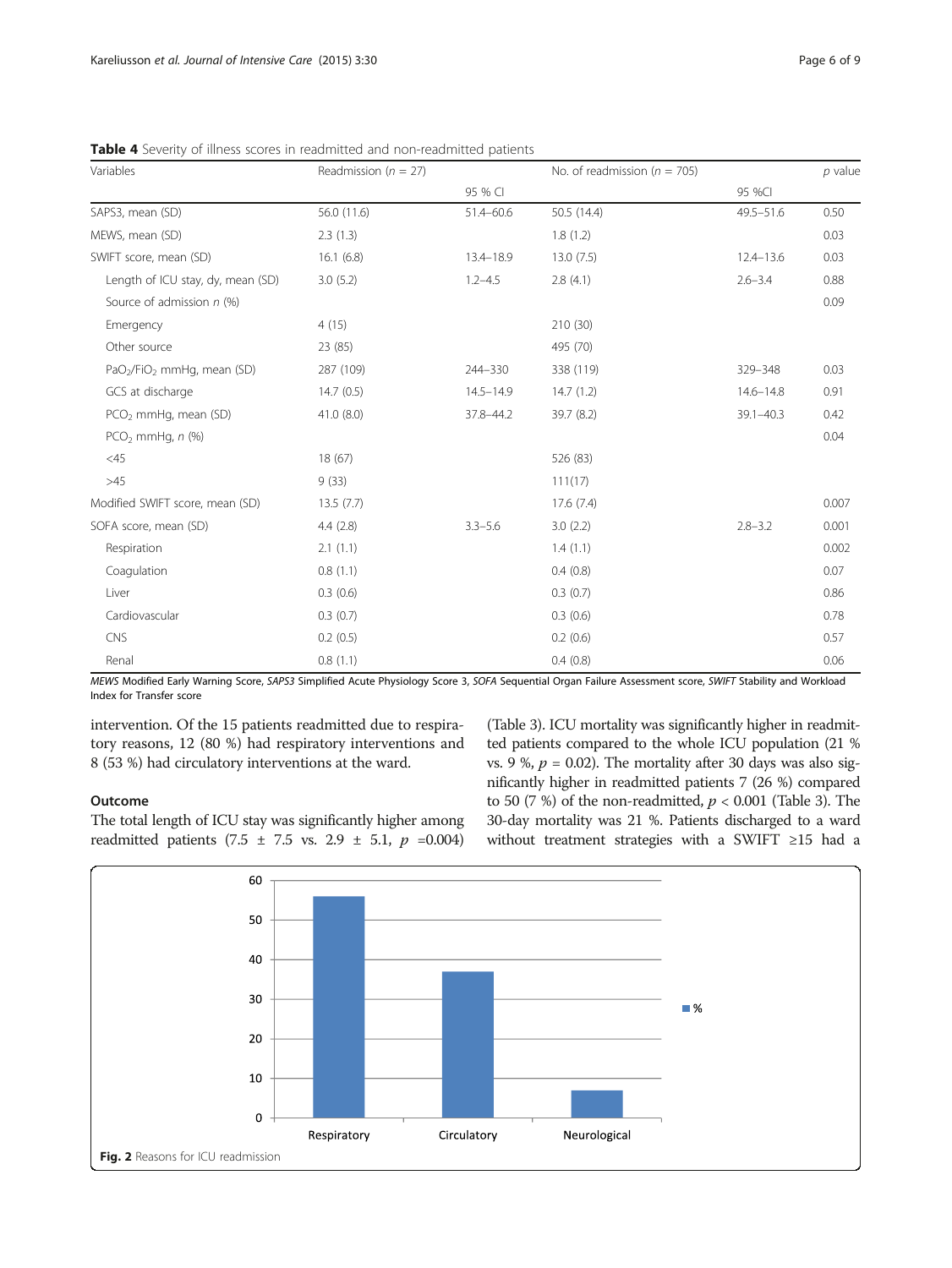significantly higher readmission frequency as well as 30-day mortality rate compared to patients with a SWIFT ≤14 (Table 5). A M-SWIFT ≥15 compared to a M-SWIFT ≤14 was also associated with a significant higher frequency of readmission and 30-day mortality (Table 5).

## **Discussion**

In this study, we found that patients readmitted to the ICU had a significantly higher SWIFT score as well as M-SWIFT at ICU discharge than non-readmitted patients. We found that readmitted patients had higher MEWS and SOFA scores than non-readmitted patients, indicating a higher severity of illness at discharge. Furthermore, a SWIFT as well as M-SWIFT score ≥15 was associated with higher rate of readmission and 30-day mortality. This indicates the need for caution when discharging patients above this cut-off.

In line with previous results, we found a significant difference in respiratory parameters between readmitted and non-readmitted patients at discharge, with decreased  $PaO<sub>2</sub>/FiO<sub>2</sub>$  ratio in the readmitted [\[11,](#page-7-0) [21](#page-8-0), [22\]](#page-8-0). In addition, when studying the individual parameters in SOFA, the respiratory score was significantly higher in readmitted patients. Also, 56 % of readmissions were due to respiratory reasons. Thus, respiratory functions seem to be central to the risk of ICU readmission, and our results also suggest that patients are discharged without sufficiently stable respiratory functions. In addition, our results indicate a possible weakness in wards regarding specific respiratory support after critical care.

In addition to a reduced  $PaO<sub>2</sub>/FiO<sub>2</sub>$  ratio, we found that readmitted patients had a significantly higher rate of kidney failure, acute as well as chronic, than nonreadmitted patients. Three previous studies found similar results regarding chronic renal disease [[2](#page-7-0), [6,](#page-7-0) [23\]](#page-8-0). One earlier study found that low urine output and abnormal creatinine levels were a risk factor for readmission [\[22](#page-8-0)]. Since kidney injury is a well-described and strong prognostic indicator for poor outcome after intensive care, a scoring system for risk of ICU readmission should logically include a parameter for renal function. Based on these data, we decided to add a renal parameter to the SWIFT score. We found that readmitted patients had a higher modified SWIFT score than non-readmitted patients, indicating that renal function is an important factor for readmission. We believe that a modified SWIFT,

| <b>Table 5</b> Outcome in relation to SWIFT score |
|---------------------------------------------------|
|---------------------------------------------------|

| Variables                | SWIFT $\leq$ 14 | SWIFT = $\geq$ 15 | D       |
|--------------------------|-----------------|-------------------|---------|
|                          | $(n = 466)$     | $(n = 195)$       | value   |
| Readmission, n (%)       | 14(3)           | 13(7)             | 0.03    |
| 30-days mortality, n (%) | 26(6)           | 33 (17)           | < 0.001 |
|                          |                 |                   |         |

SWIFT Stability and Workload Index for Transfer score

including renal function, would increase the accuracy of the score in predicting readmission. Further and larger studies are needed to test this hypothesis. Also, a prospective study assessing the rate of readmissions before and after the introduction of SWIFT score or modified SWIFT score would indeed be interesting.

Readmitted patients had a higher severity of illness when discharged from the ICU, indicating that these patients may have been discharged somewhat prematurely. This correlates with earlier studies showing that 22–42 % of unexpected ICU readmissions in patients with a reduced physiological reserve are due to premature discharge [[22](#page-8-0), [24\]](#page-8-0). The reason behind early discharge is beyond the scope of this study, but the lack of ICU beds has, in other studies, been presented as an important cause [\[6](#page-7-0), [9, 11](#page-7-0), [23, 25\]](#page-8-0). There are no formal ICU discharge criteria at the ICU studied, but our results indicate, in line with these previous studies, that ICU occupancy may have contributed to the decision to discharge the patients.

In order to reduce unexpected admissions to the ICU by optimizing the treatment of patients in the ward, CCOS has been introduced in many hospitals worldwide. The CCOS, often consisting of an intensivist and an intensive care nurse, can be called upon by ward staff when a patient meets specific physiological criteria. The introduction of these teams has been shown to reduce unexpected ICU admissions [\[26, 27](#page-8-0)], and even to reduce ICU readmissions [[28, 29](#page-8-0)] and mortality in readmitted patients [[30\]](#page-8-0). Another study showed that patients discharged from the ICU and later readmitted were more likely to need a CCOS consultation, and patients meeting the CCOS criteria had 25 times higher risk for readmission [\[31\]](#page-8-0). The CCOS criterion at Linköping University Hospital is primarily a MEWS score >4. Interestingly, only 60 % of the patients meeting this criterion were assessed by the CCOS, corresponding to results found in another study [\[31\]](#page-8-0). The reason for this is unclear, but possible reasons may be that CCOS consultations are not formally obliged and may have been replaced by a direct physician to physician contact, or even overlooked. Also, some patients may have been readmitted after an emergency incident at the ward, not preceded by a CCOS consultation. Furthermore, 50 % of patients having MEWS <4 had a CCOS consultation, which might indicate that the CCOS was called upon for general worries of the patient or concerns regarding parameters not considered in the MEWS score. The ability of the ward to consult the CCOS team for other reasons than formal CCOS criteria may have contributed to the low readmission rate seen in this study.

A number of studies have evaluated different scoring systems for predicting readmission and death in ICU patients. In this study, we have focused on the SWIFT score, the MEWS score and the SOFA score as well as the M-SWIFT score, all of which were significantly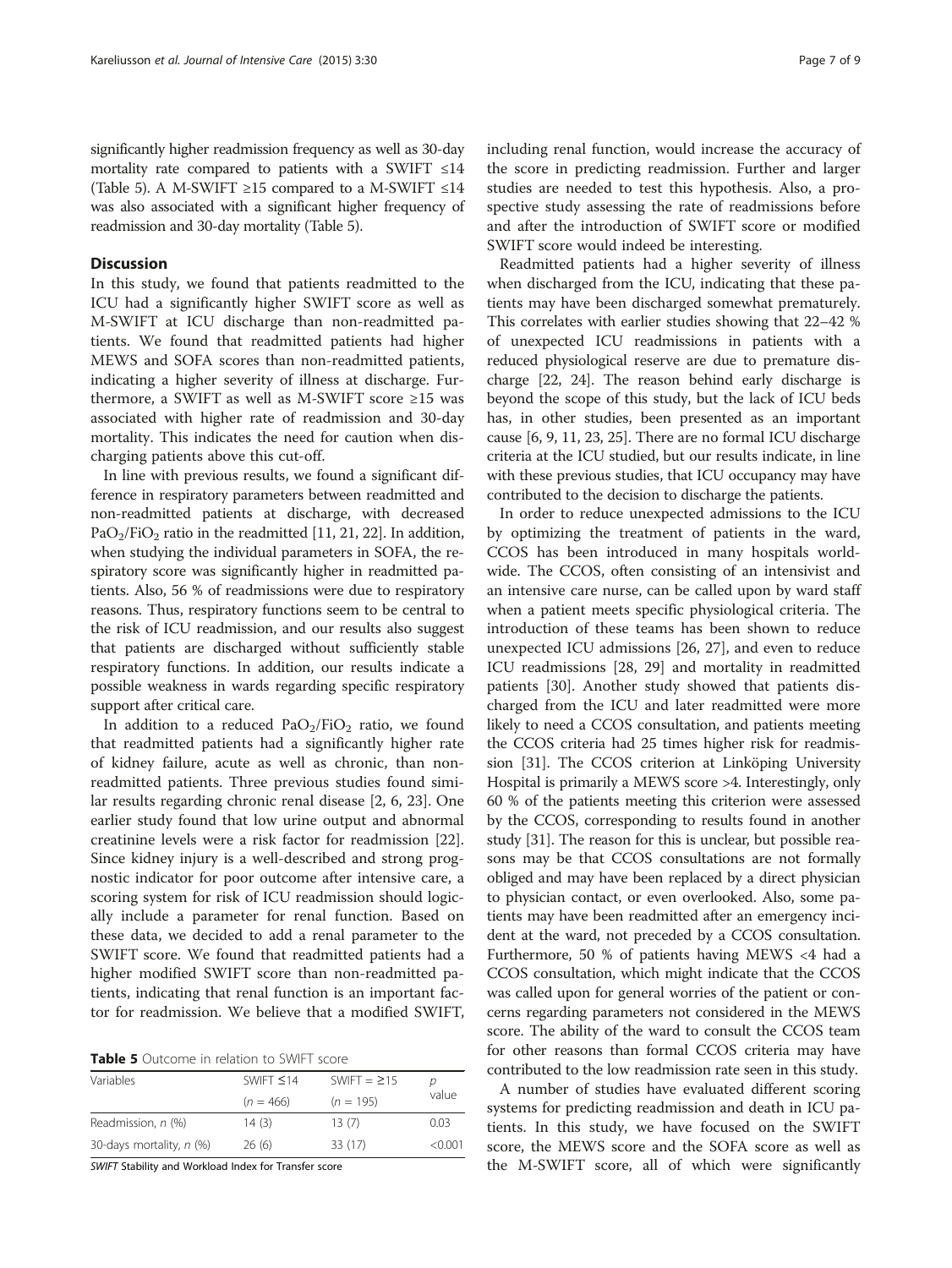<span id="page-7-0"></span>higher in patients who were readmitted than in those who were not. The different scores use different parameters, but all overlap to some degree. The discharge of a patient may therefore be reconsidered if the patient scores high in all scales and when having a SWIFT score of 15 or more in particular.

Internationally, the ICU readmission rate is 6–7 % [1, 2, 10]. In contrast, the readmission rate in this study was low (2.5 %). Differences in ICU admission and discharge criteria as well as treatment options in the wards are possible reasons behind these differences, and in practice, a 0 % readmission rate is scarcely a realistic goal. However, our results indicate that among readmitted patients are some in whom readmission could have been avoided if their severity of illness had been more thoroughly assessed before discharge or if monitoring and treatment at the ward had been optimised. In view of this, we believe that the ICU readmission rate could be decreased further, possibly by a more thorough assessment of the risk of readmission in all patients discharged, followed by a formalised CCOS consultation in those at risk of readmission.

#### Limitations

This study has several limitations. First, this was a singlecentre study, and its generalizability is therefore limited. Second, the population of readmitted patients was small compared to international data. Third, this was a retrospective observational study. Therefore, there was no control group when studying factors in the ward prior to readmission.

## Conclusions

In conclusion, we found that readmitted patients had a higher SWIFT as well as M-SWIFT score. Readmitted patients were more severely ill than non-readmitted patients at discharge and may have been discharged from the ICU too early. Readmitted patients had longer ICU length of stay and higher 30-day mortality, and SWIFT score could be used as a predictor of 30-day mortality. ICU discharge should therefore be reconsidered in patients with a SWIFT score of at least 15. Larger studies are needed to prospectively investigate the SWIFT and M-SWIFT scores as predictors of readmission and to further study the period at ward prior to readmission.

#### Abbreviations

CCOS: critical care outreach service; CI: confidence interval;  $FiO<sub>2</sub>$ : fraction of inspired oxygen; GCS: Glasgow Coma Scale; ICU: intensive care unit; MEWS: Modified Early Warning Score; M-SWIFT: Modified Stability and Workload Index for Transfer score; PaCO2: partial pressure of carbon dioxide in arterial blood; PaO<sub>2</sub>: partial pressure of oxygen in arterial blood; SAPS3: Simplified Acute Physiology Score 3; SOFA: Sequential Organ Failure Assessment score; SWIFT: Stability and Workload Index for Transfer score.

#### Competing interests

The authors declare that they have no competing interests.

#### Authors' contributions

FK participated in designing the study, was mainly responsible for collecting the data, participated in the data analysis and was mainly responsible for writing the manuscript. LDG and AOT participated in designing the study, in the data collection and analysis and in writing the manuscript. All authors read and approved the final manuscript.

#### Acknowledgments

We thank Mats Fredrikson, PhD and statistical consultant at Linköping Academic Research Centre (LARC), for his help with the statistical analysis. The study was supported by grants from the County Council of Östergötland, Sweden. The funding agent was not involved in the study design, data collection, analysis or interpretation, or in writing or submitting the manuscript.

#### Received: 15 April 2015 Accepted: 12 June 2015 Published online: 26 June 2015

#### References

- 1. Chen LM, Martin CM, Keenan SP, Sibbald WJ. Patients readmitted to the intensive care unit during the same hospitalization: clinical features and outcomes. Crit Care Med. 1998;26:1834–41.
- 2. Cooper GS, Sirio CA, Rotondi AJ, Shepardson LB, Rosenthal GE. Are readmissions to the intensive care unit a useful measure of hospital performance? Med Care. 1999;37:399–408.
- 3. Durbin CG, Kopel RF. A case-control study of patients readmitted to the intensive care unit. Crit Care Med. 1993;21:1547–53.
- 4. Rosenberg AL, Hofer TP, Hayward RA, Strachan C, Watts CM. Who bounces back? Physiologic and other predictors of intensive care unit readmission. Crit Care Med. 2001;29:511–8.
- 5. Alban RF, Nisim AA, Ho J, Nishi GK, Shabot MM. Readmission to surgical intensive care increases severity-adjusted patient mortality. J Trauma: Injury, Infection, and Critical Care. 2006;60(5):1027–31.
- 6. Kaben A, Corrêa F, Reinhart K, Settmacher U, Gummert J, Kalff R, et al. Readmission to a surgical intensive care unit: incidence, outcome and risk factors. Crit Care. 2008;12(5):R123.
- 7. Franklin C, Jackson D. Discharge decision-making in a medical ICU: characteristics of unexpected readmissions. Crit Care Med. 1983;11(2):61–6.
- 8. Renton J, Pilcher DV, Santamaria JD, Stow P, Bailey M, Hart G, et al. Factors associated with increased risk of readmission to intensive care in Australia. Intensive Care Med. 2011;37(11):1800–8.
- 9. Chan K-S, Tan C-K, Fang C-S, Tsai C-L, Hou C-C, Cheng K-C, et al. Readmission to the intensive care unit: an indicator that reflects the potential risks of morbidity and mortality of surgical patients in the intensive care unit. Surg Today. 2009;39(4):295–9.
- 10. Rosenberg AL, Watts C. Patients readmitted to ICUs\*: a systematic review of risk factors and outcomes. Chest. 2000;118:492–502.
- 11. Ouanes I, Schwebel C, Francais A, Bruel C, Philippart F, Vesin A, et al. A model to predict short-term death or readmission after intensive care unit discharge. J Crit Care. 2012;27:422. e1–9.
- 12. Hanane T, Keegan MT, Seferian EG, Gajic O, Afessa B. The association between nighttime transfer from the intensive care unit and patient outcome. Crit Care Med. 2008;36(8):2232–7.
- 13. Chrusch CA, Olafson KP, McMillan PM, Roberts DE, Gray PR. High occupancy increases the risk of early death or readmission after transfer from intensive care. Crit Care Med. 2009;37:2753–8.
- 14. Frost SA, Alexandrou E, Bogdanovski T, Salamonson Y, Davidson PM, Parr MJ, et al. Severity of illness and risk of readmission to intensive care: a meta-analysis. Resuscitation. 2009;80:505–10.
- 15. Goldhill DR, White SA, Sumner A. Physiological values and procedures in the 24 h before ICU admission from the ward. Anaesthesia. 1999;54(6):529–34.
- 16. Kause J, Smith G, Prytherch D, Parr M, Flabouris A, Hillman K. A comparison of antecedents to cardiac arrests, deaths and emergency intensive care admissions in Australia and New Zealand, and the United Kingdom—the ACADEMIA study. Resuscitation. 2004;62(3):275–82.
- 17. Gardner-Thorpe J, Love N, Wrightson J, Walsh S, Keeling N. The value of Modified Early Warning Score (MEWS) in surgical in-patients: a prospective observational study. Ann R Coll Surg Engl. 2006;88(6):571–5.
- 18. Burch VC, Tarr G, Morroni C. Modified Early Warning Score predicts the need for hospital admission and inhospital mortality. Emerg Med J. 2008;25(10):674–8.